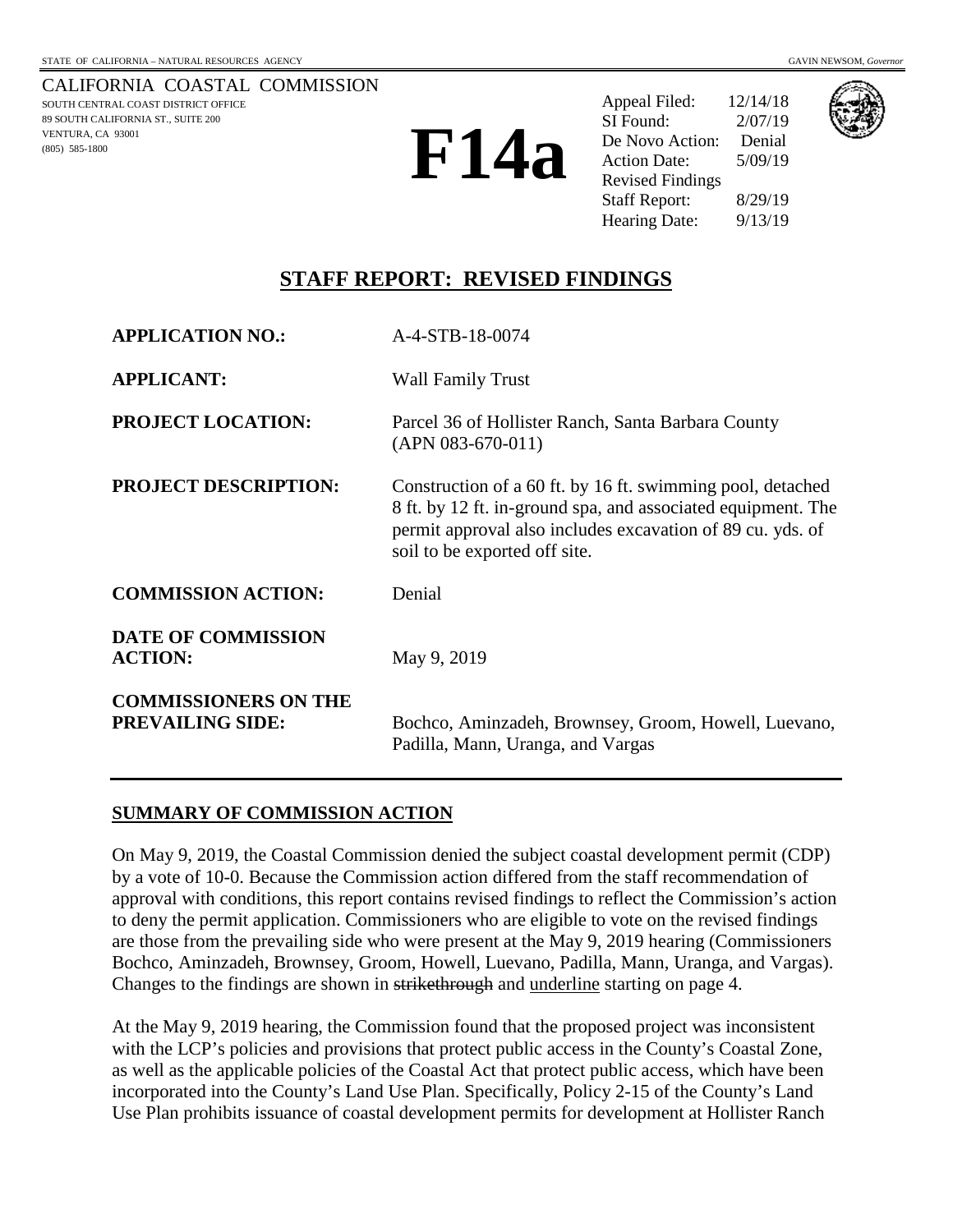## A-4-STB-18-0074 (Wall Family Trust)

unless the Commission certifies that the requirements of Coastal Act Section 30610.3 have been met by each applicant or that the Commission finds that access is otherwise provided in a manner consistent with the access policies of the Coastal Act. Because public access and public recreational opportunities have not been provided at Hollister Ranch in the manner called for by the Coastal Act and LCP, and are not proposed to be provided concurrently with new development in this case, the Commission found the proposed development to be inconsistent with Policy 2-15 and related provisions of the LCP and Coastal Act.

# **STAFF RECOMMENDATION ON REVISED FINDINGS**

Staff is recommending that the Commission adopt the following revised findings in support of the Commission's action on May 9, 2019 to deny Coastal Development Permit No. A-4-STB-18- 0074. The motion to accomplish this recommendation is found on Page 4 of this staff report.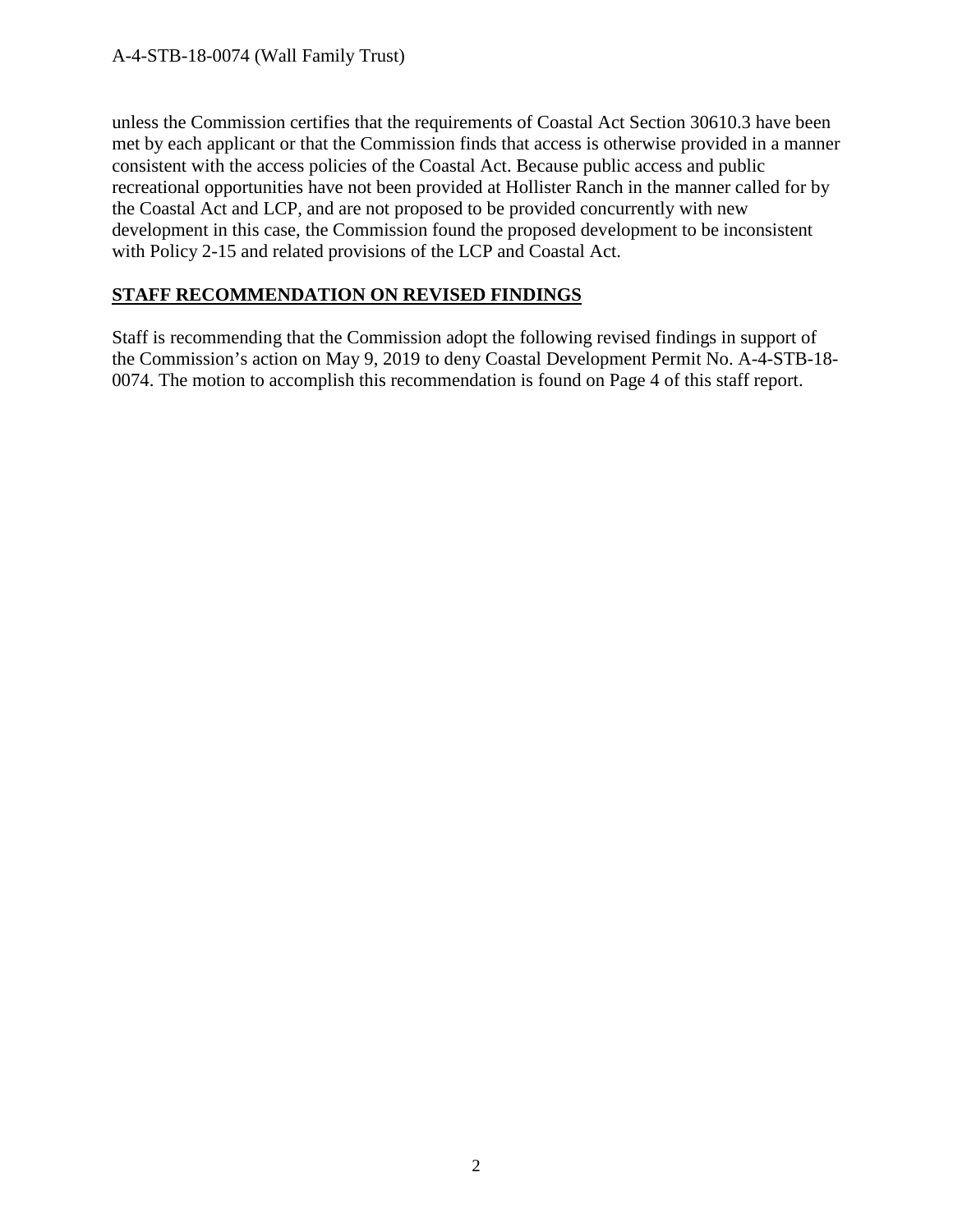# **TABLE OF CONTENTS**

# **EXHIBITS**

**Exhibit 1 -** [Vicinity Map](https://documents.coastal.ca.gov/reports/2019/9/F14a/F14a-9-2019-exhibits.pdf) **Exhibit 2 -** Parcel Map **Exhibit 3 -** Site Plan **Exhibit 4 -** Aerial Views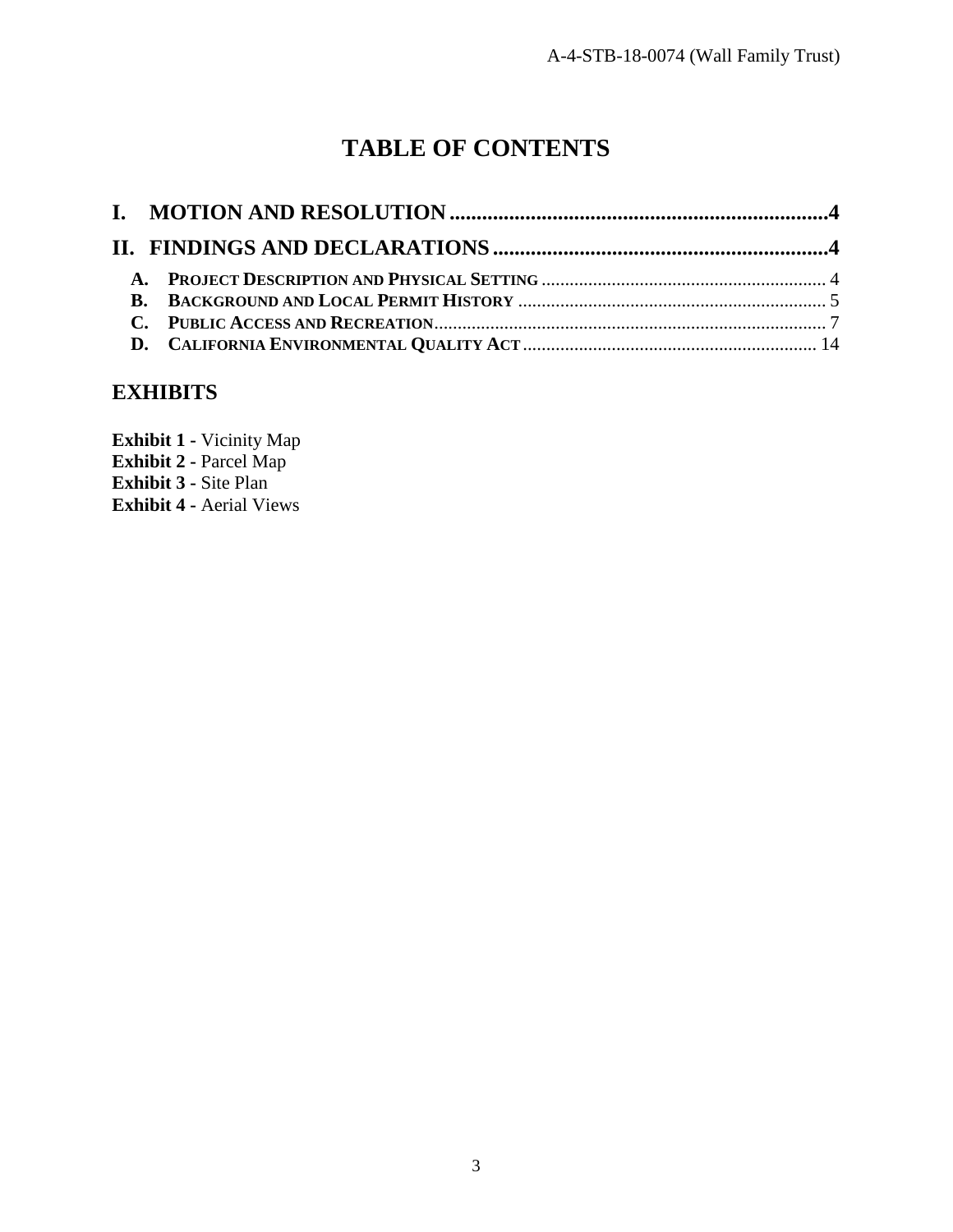# <span id="page-3-0"></span>**I. MOTION AND RESOLUTION**

**MOTION:** *I move that the Commission adopt the revised findings in support of the Commission's action on May 9, 2019 concerning its denial of Coastal Development Permit No. A-4-STB-18-0074.*

## **STAFF RECOMMENDATION TO ADOPT REVISED FINDINGS:**

Staff recommends a **YES** vote on the following motion. Passage of this motion will result in the adoption of revised findings as set forth in this staff report. The motion requires a majority vote of the members from the prevailing side present at the revised findings hearing, with at least three of the prevailing members voting. Only those Commissioners on the prevailing side of the Commission's action are eligible to vote on the revised findings.

# **RESOLUTION TO ADOPT REVISED FINDINGS:**

*The Commission hereby adopts the findings set forth below in support of its May 9, 2019, denial of Coastal Development Permit No. A-4-STB-18-0074 on the grounds that the findings support and accurately reflect the reasons for the Commission's May 9, 2019 denial of the permit.* 

# <span id="page-3-1"></span>**II. FINDINGS AND DECLARATIONS**

The Commission hereby finds and declares:

# <span id="page-3-2"></span>**A. PROJECT DESCRIPTION AND PHYSICAL SETTING**

The subject coastal development permit (CDP) is for development within Hollister Ranch. The Ranch extends, east to west, from Gaviota State Park to approximately three miles east of Point Conception and, north to south, from the crest of the Santa Ynez Mountains to the ocean (**Exhibit 1**). The Ranch is a working cattle ranch that has been in operation for over 100 years, totals 14,500 acres, and is subdivided into 100-acre (plus) parcels. The majority of this land is currently undeveloped. The Ranch has approximately 8.5 miles of shoreline that includes several cove beaches.

The subject property is a 101.95-acre parcel (APN  $083-670-011$ ) zoned Agriculture II (AG-II-320) that lies approximately three quarters of a mile inland from the beach and comprises Hollister Ranch Parcel 36 in the Gaviota area of Santa Barbara County (**Exhibit 2**). The site is developed with a single-family residence, guesthouse, and barn (**Exhibit 3**). The subject property is zoned Agriculture II (AG-II-320), which requires a minimum lot size of 320 acres, and the purpose of which "is to establish agricultural land use for large prime and non-prime lands in the rural areas of the County (minimum 40 to 320 acre lots) and to preserve prime and non-prime soils for long-term agricultural use." (Article II, Coastal Zoning Ordinance, Section 35-69.1.)

On November 15, 2018, Santa Barbara County approved a CDP for construction of a 60 ft. by 16 ft. swimming pool, detached 8 ft. by 12 ft. in-ground spa, associated equipment, and excavation of 89 cu. yds. of soil to be exported off site (**Exhibit 4**).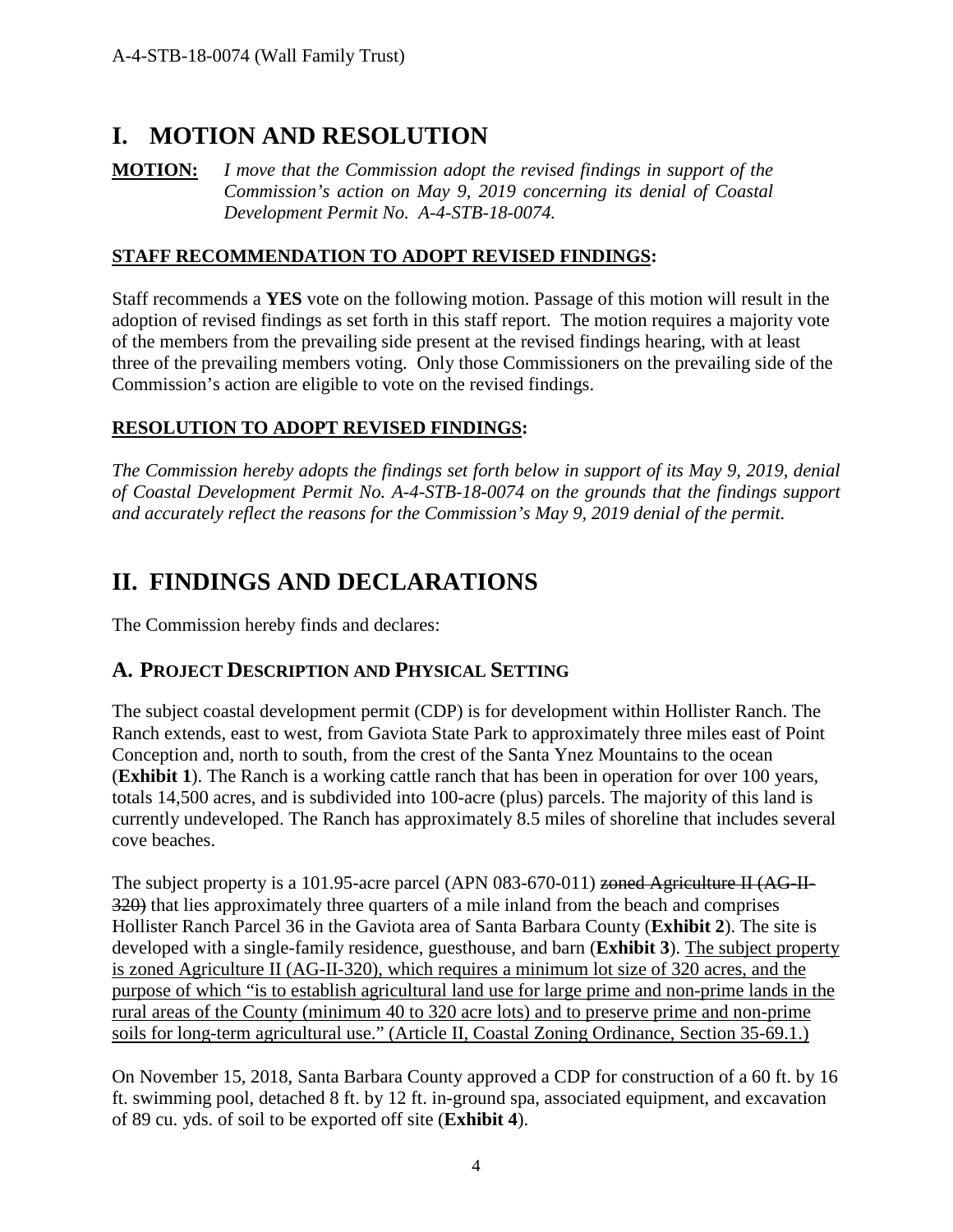The proposed swimming pool and spa would be located adjacent to and just south of the existing residence. The associated pool and spa equipment would also be located west of the residence. The project involves grading but does not propose the removal of any trees or native vegetation.

# <span id="page-4-0"></span>**B. BACKGROUND AND LOCAL PERMIT HISTORY**

In 1971, Hollister Ranch was subdivided into 135 100-acre (plus) parcels. During the late 1970s, the Commission approved several permits for new homes within Hollister Ranch, and conditioned each of them to require offers to dedicate (OTDs) easements to provide pedestrian trails, recreation areas, and a shuttle system for transporting the public to the coast at the ranch. The property owners sued, arguing that they were unable to convey the easements required by their permits because the land underlying the main accessways was owned and controlled by a third party—the Hollister Ranch Owners' Association (HROA). However, bBefore the court issued a decision on the merits, Assembly Bill 643 was passed to amend the Coastal Act to add Section 30610.3, and the passage of the bill allowed the presiding judge to avoid ruling declined to rule on the merits of the case.

Assembly Bill 643 revised the Coastal Act to add Section 30610.3, which creates an alternative for owners of subdivided lots to provide comprehensive coastal access when they are unable to provide parcel-by-parcel access through individual permits. This process begins when the Commission formally designates an area as eligible. The Commission then prepares an access program for the area outlining what type of public uses will be permitted, the facilities that will be provided, and how the program will be managed. Once adopted, the Coastal Conservancy is responsible for implementing the program. After Assembly Bill 643 was enacted, the court handling the Hollister property owners' lawsuit recognized the potential to apply this legislation to Hollister Ranch, and remanded the case back to the Commission in July 1980 for further consideration. In January of that year, the Commission adopted a resolution designating Hollister Ranch as an appropriate area for an in-lieu fee program pursuant to Section 30610.3.

Following this designation, staff from the Commission and the Coastal Conservancy worked together to develop an access program for Hollister Ranch. The staff determined that fieldwork would be necessary to accurately evaluate the area's natural resources and appropriately site the proposed access facilities. This fieldwork required surveying the common areas of the Ranch, as well as nineteen private parcels. The HROA allowed staff to visit the common areas; however, fourteen of the then nineteen landowners would not give permission for staff to survey their property. After concluding that a survey of only five of the nineteen private parcels would be inadequate, staff was forced to limit its fieldwork to the common areas of the Ranch.

Nevertheless, Commission and Conservancy staff prepared the Hollister Ranch Coastal Access Program based on the limited data available. The program calls for a phased and monitored approach to opening and managing access to the Ranch. It proposes the construction of beach facilities for 100-150 daily users, with pedestrian trails, bicycle paths, and shuttle vans to access those facilities. The program also prioritizes protection of sensitive habitat areas and acknowledges the property owners' privacy needs expectations. Both agencies jointly adopted the program on August 18, 1981 (with revisions adopted in May 1982, and revised findings for those revisions adopted in August 1982).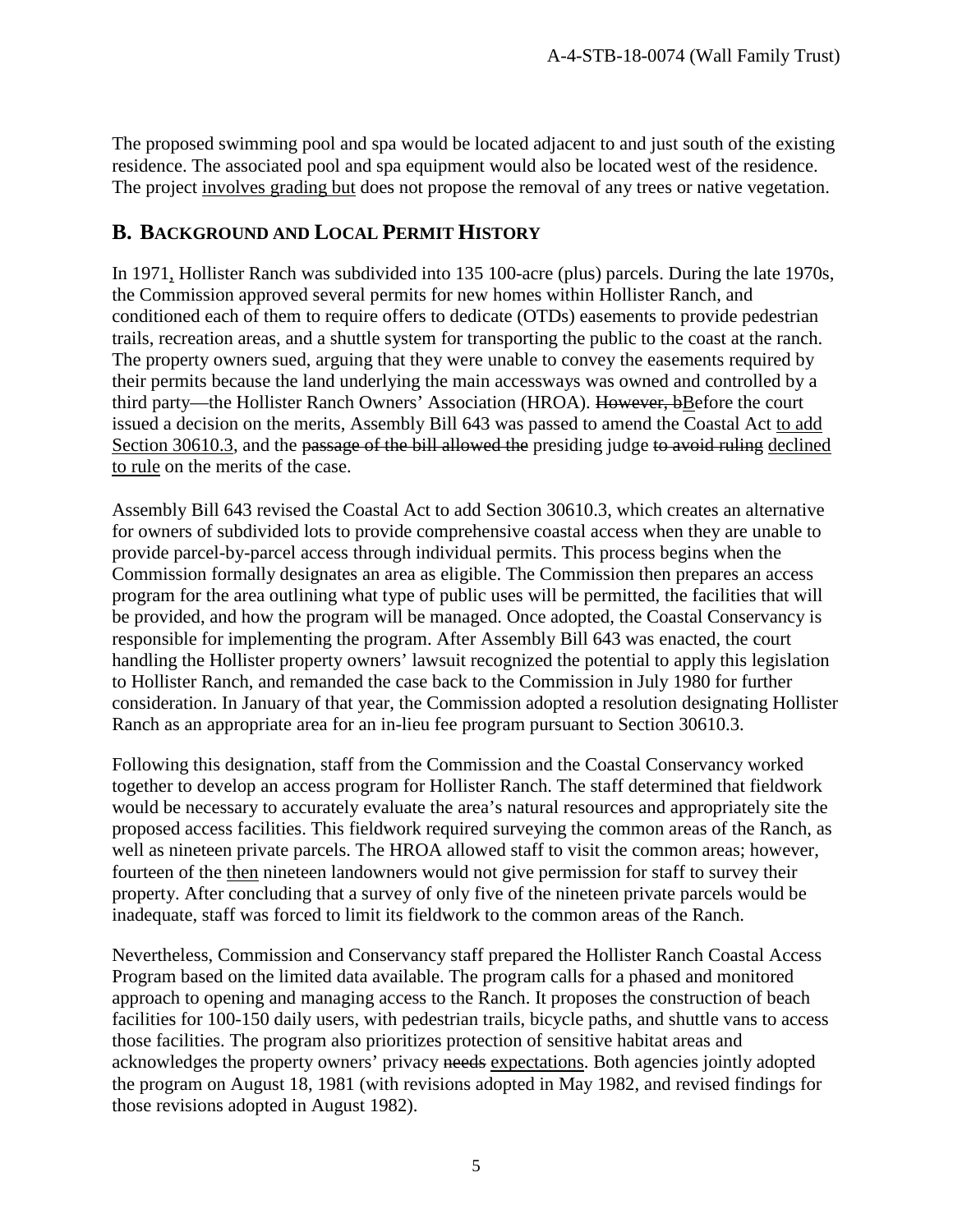However, without adequate access to all parcels Hollister Ranch property, the Conservancy could not obtain necessary appraisal data. The Conservancy therefore had no way to determine the cost of acquiring and developing the public access easements proposed in the plan. Without knowing the costs, staff could not calculate the value of the in-lieu fees necessary to fund the program, as required by Section 30610.3. As a result, the Conservancy was unable to implement the Hollister Ranch Coastal Access Program.

Recognizing that the establishment of an in-lieu fee could be delayed indefinitely if the landowners did not cooperate in the appraisal process, in February 1982, the Legislature passed Assembly Bill 321 (Hannigan, Ch. 42, Stats. Of 1982), which added Section 30610.8 to the Coastal Act. This legislation fixed the amount of the in-lieu fee at Hollister Ranch at \$5,000 per permit in 1982 and appropriated \$500,000 for expenditure by the Conservancy to implement the access program. When adding Sections 30610.3 and 30610.8 were added to the Coastal Act, the Legislature's intent was to create an in-lieu fee program to allow for initial development at Hollister Ranch to proceed without applicants having to wait for the final resolution of the actual provision of public access, while simultaneously securing funds for toward the ultimate goal of providing public access to the Ranch's coastline. However, the Legislature also intended for the access programs to result in timely public access, as evidenced in Section 30610.8, which states that "public access should be provided in a timely manner." To date, implementation of a public access program at Hollister Ranch has not been fulfilled.

In 1982, the YMCA – then an owner of a parcel at Hollister Ranch that it purchased prior to the Ranch's subdivision – recorded an Offer to Dedicate a public access easement (OTD) over Hollister Ranch Road and 3,880 feet of beach to satisfy a condition of approval to construct camp and beach facilities. The OTD contemplated a YMCA-operated transit system to bring up to 50 members of the public per day from Gaviota State Beach to Cuarta Canyon. From Cuarta Canyon, the public would hike down Cuarta Creek through a drainage tunnel to access the sandy beach. After 1982, the HROA sued the YMCA, which resulted in the HROA purchasing the YMCA property and the YMCA discontinuing operations. In 2013, the Coastal Conservancy accepted the OTD, which had not expired. Subsequently, the HROA and a plaintiff class of Hollister Ranch property owners – including the owner of the subject property and all but one owner at Hollister Ranch – sued the Coastal Conservancy and Coastal Commission to invalidate the public access easement. This litigation is ongoing.

In 2018, Assemblymember Limón authored a bill, AB 2534, that, among other things, would have clarified existing law and created funding mechanisms to provide public access to the public's tide and submerged lands within Hollister Ranch. On September 30, 2018, Governor Brown vetoed AB 2534 stating, "this bill relies on the implementation of a coastal access program adopted in 1982…it is now outdated." Governor Brown asked that state agencies "work together to craft a sensible and fiscally responsible plan." Accordingly, Oon March 1, 2019, the staffs of the Coastal Commission, State Lands Commission, Coastal Conservancy, and Department of Parks and Recreation entered into an inter-agency Collaboration Agreement to further the State of California's public policy of responsibly expanding and enhancing the public's access to and along the coast and the public's cultural, educational and recreational experiences at Hollister Ranch. The purpose of this Agreement is to establish a framework for effective and efficient communication and collaboration among the agencies to develop a new, contemporary Public Access Program informed by meaningful and comprehensive public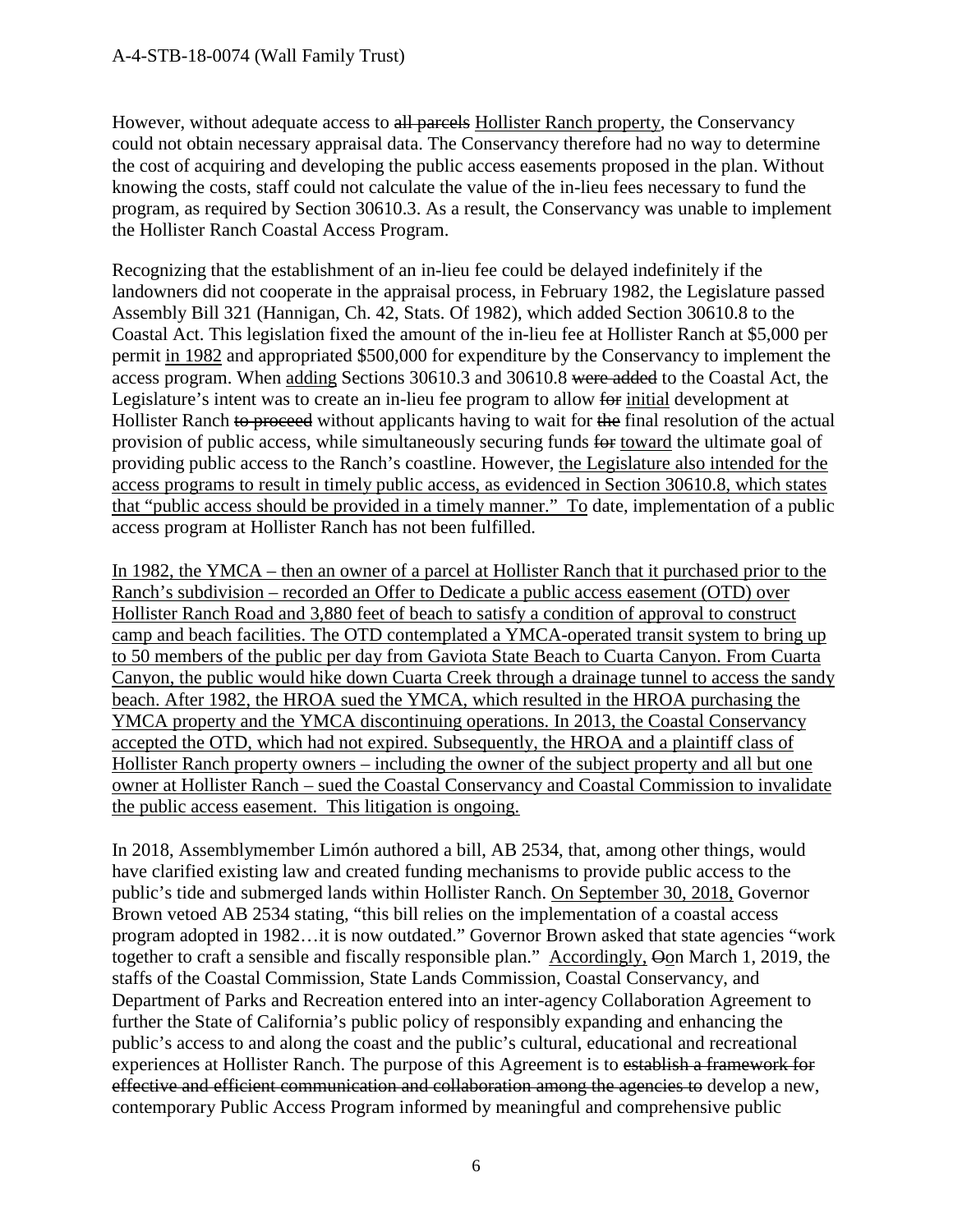outreach and stakeholder engagement in a timely manner. As such, the effort of public outreach and engagement to develop a contemporary Public Access Program is currently underway.

On November 7, 2018, prior to the County's action on the subject CDP, the Commission certified the Gaviota Coast Plan, which functions as a stand-alone area plan that is a component of the County's LCP. Certification of the Gaviota Coast Plan applied new goals, policies, and development standards developed specifically for the Gaviota Coast Plan area, which includes Hollister Ranch. These goals, policies, and development standards address protection of environmental resources, agricultural resources, and public access among other land use issues. Development within the plan area also continues to be subject to the policies and provisions of the remainder of the County's LCP. One of the Gaviota Coast Plan development standards (Development Standard REC-3) reflects Coastal Act Section 30610.8, which requires payment of a fee for each CDP issued for development in Hollister Ranch.

In the local approval of the permit that is the subject of this appeal, the County did not require payment of the \$5,000 in-lieu fee. Additionally, the County does not have a record of in-lieu fees being paid in connection with prior County coastal development permits issued for any of the existing development on the property, which includes a single-family residence and guesthouse approved for development in 2001, a barn approved in 2010, and an accessory storage structure approved in 2011.

# <span id="page-6-0"></span>**C. PUBLIC ACCESS AND RECREATION**

The following policies and provisions of the Santa Barbara County LUP and the associated Implementation Plan/Coastal Zoning Ordinance (IP/CZO) standards provide for the provision of public access and recreational opportunities in the coastal zone of Santa Barbara County. In addition, Policy 1-1 of the LUP incorporates the Chapter Three policies of the Coastal Act as guiding policies of the LCP. Additionally, the project must be consistent with the Coastal Act's public access and recreation policies because it is located between the first public road and the sea.

#### **Section 30210 of the Coastal Act** states**:**

*In carrying out the requirement of Section 4 of Article X of the California Constitution, maximum access, which shall be conspicuously posted, and recreational opportunities shall be provided for all the people consistent with public safety needs and the need to protect public rights, rights of private property owners, and natural resource areas from overuse.*

## **Section 30211 of the Coastal Act** states**:**

*Development shall not interfere with the public's right of access to the sea where acquired through use or legislative authorization, including, but not limited to, the use of dry sand and rocky coastal beaches to the first line of terrestrial vegetation.*

#### **Section 30212 of the Coastal Act** states, in relevant part:

*(a) Public access from the nearest public roadway to the shoreline and along the coast*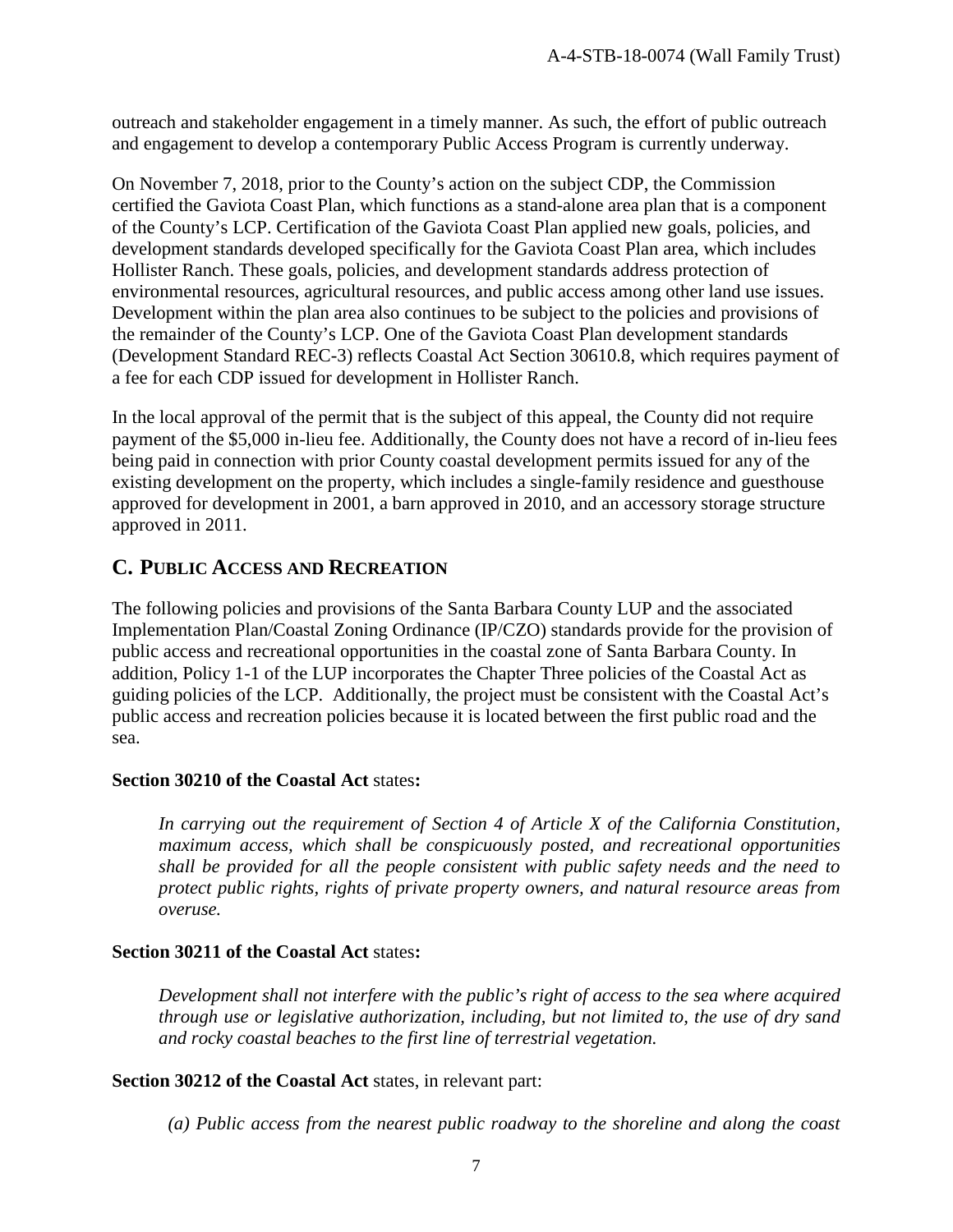*shall be provided in new development projects except where: (1) it is inconsistent with public safety, military security needs, or the protection of fragile coastal resources, (2) adequate access exists nearby, or, (3) agricultural would be adversely effected. Dedicated accessway shall not be required to be opened to public use until a public agency or private association agrees to accept responsibility for maintenance and liability of the accessway.* 

#### **Section 30220 of the Coastal Act** states:

*Coastal areas suited for water-oriented recreational activities that cannot readily be provided at inland water areas shall be protected for such uses.* 

#### **Section 30221 of the Coastal Act** states:

*Oceanfront land suitable for recreational use shall be protected for recreational use and development unless present and foreseeable future demand for public or commercial recreational activities that could be accommodated on the property is already adequately provided for in the area.* 

#### **Section 30223 of the Coastal Act** states:

*Upland areas necessary to support coastal recreational uses shall be reserved for such uses, where feasible.*

#### **Section 30610.3 of the Coastal Act** states, in relevant part:

- *(a) Whenever the Commission determines (1) that public access opportunities through an existing subdivided area, which has less than 75 percent of the subdivided lots built upon, or an area proposed to be subdivided are not adequate to meet the public access requirements of this division and (2) that individual owners of vacant lots in those areas do not have the legal authority to comply with public access requirements as a condition of securing a coastal development permit for the reason that some other person or persons has legal authority, the Commission shall implement public access requirements as provided in this section.*
- *(b) The Commission, on its own motion or at the request of an affected property owner, shall identify an area as meeting the criteria specified in subdivision (a). After an area has been identified, the Commission shall, after appropriate public hearings adopt a specific public access program for the area and shall request that the State Coastal Conservancy, established pursuant to Division 21 (commencing with Section 31 000), implement the program. The access program shall include, but not be limited to, the identification of specific land areas and view corridors to be used for public access, any facilities or other development deemed appropriate, the commission's recommendations regarding the manner in which public access will be managed, and the types of permitted public uses. The State Coastal Conservancy shall, pursuant to its authority, implement the public access program.*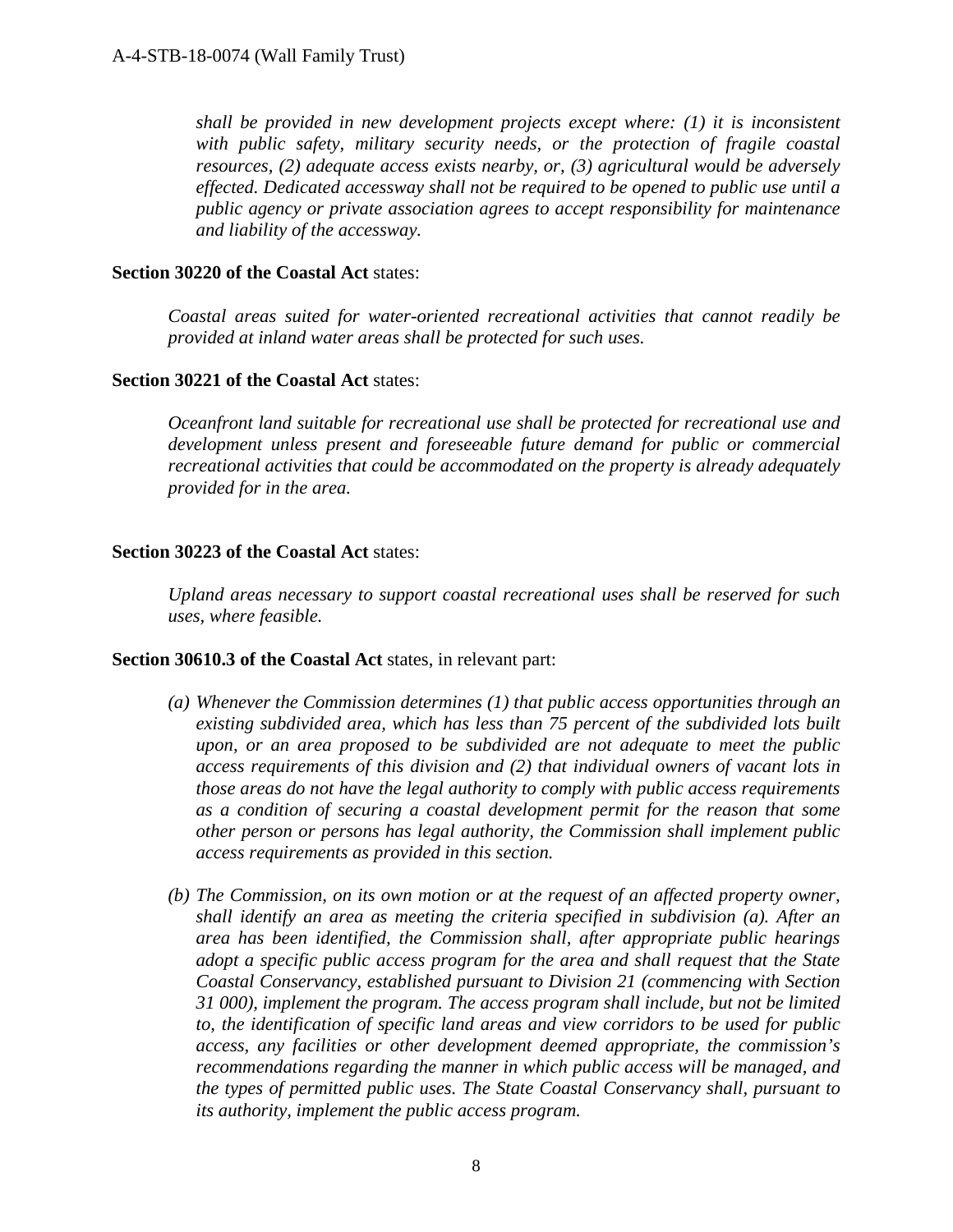- *(c) The State Coastal Conservancy shall be authorized to expend funds when appropriated from the Coastal Access Account for the purchase of land and view easements and to pay for any development needed to carry out the public access program specified in subdivision (a). Not more than 5 percent of the amount of funds necessary to carry out each public access program may be provided as a grant to the State Coastal Conservancy for its administration incurred in carrying out the access program.*
- *(d) The State Coastal Conservancy may enter into any agreement it deems necessary and appropriate with any state or local public agency or with a private association authorized to perform those functions for the operation and maintenance of any access facilities acquired or developed pursuant to this section.*
- *(e) Every person receiving a coastal development permit or a certificate of exemption for development on any vacant lot within an area designated pursuant to this section shall, prior to the commencement of construction, pay to the commission, for deposit in the Coastal Access Account, an "in- lieu" public access fee. The amount of each fee shall be determined by dividing the cost of acquiring the specified lands and view easements by the total number of lots within the identified area. The proportion of acquisition cost that can be allocated to lots built upon pursuant to permits that were not subject to public access conditions under this division or the California Coastal Zone Conservation Act of 1972 (former Division 18 (commencing with Section 27000)) shall be paid from the Coastal Access Account. An "in-lieu" public access fee may be in the form of an appropriate dedication, in which event the*  lots to which the dedication can be credited shall not be counted toward the *total number of lots used in arriving at the "in-lieu" public access fee share for each remaining lot.*
- *(f) For purposes of determining the acquisition costs specified in subdivision (e), the State Coastal Conservancy may, in the absence of a fixed price agreed to by both the State Coastal Conservancy and the seller, specify an estimated cost based on a formal appraisal of the value of the interest proposed to be acquired. The appraisal shall be conducted by an independent appraiser under contract with the State Coastal Conservancy and shall be completed within 120 days of the adoption of the specific public access program by the commission pursuant to subdivision (b). The appraisal shall be deemed suitable for all purposes of the Property Acquisition Law (Part 11, (commencing with Section 15850 of the Government Code)). For every year following public acquisition of the interests in land specified as part of a public access program and prior to payment of the required "in-lieu" fee, a carrying cost factor equal to 5 percent of the share attributable to each lot shall be added to any unpaid "in-lieu" public access fee provided, however, that a lot owner may pay the "in-lieu" public access fee at any time after public acquisition in order to avoid payment of the carrying cost factor.*

#### **Section 30610.8 of the Coastal Act** states: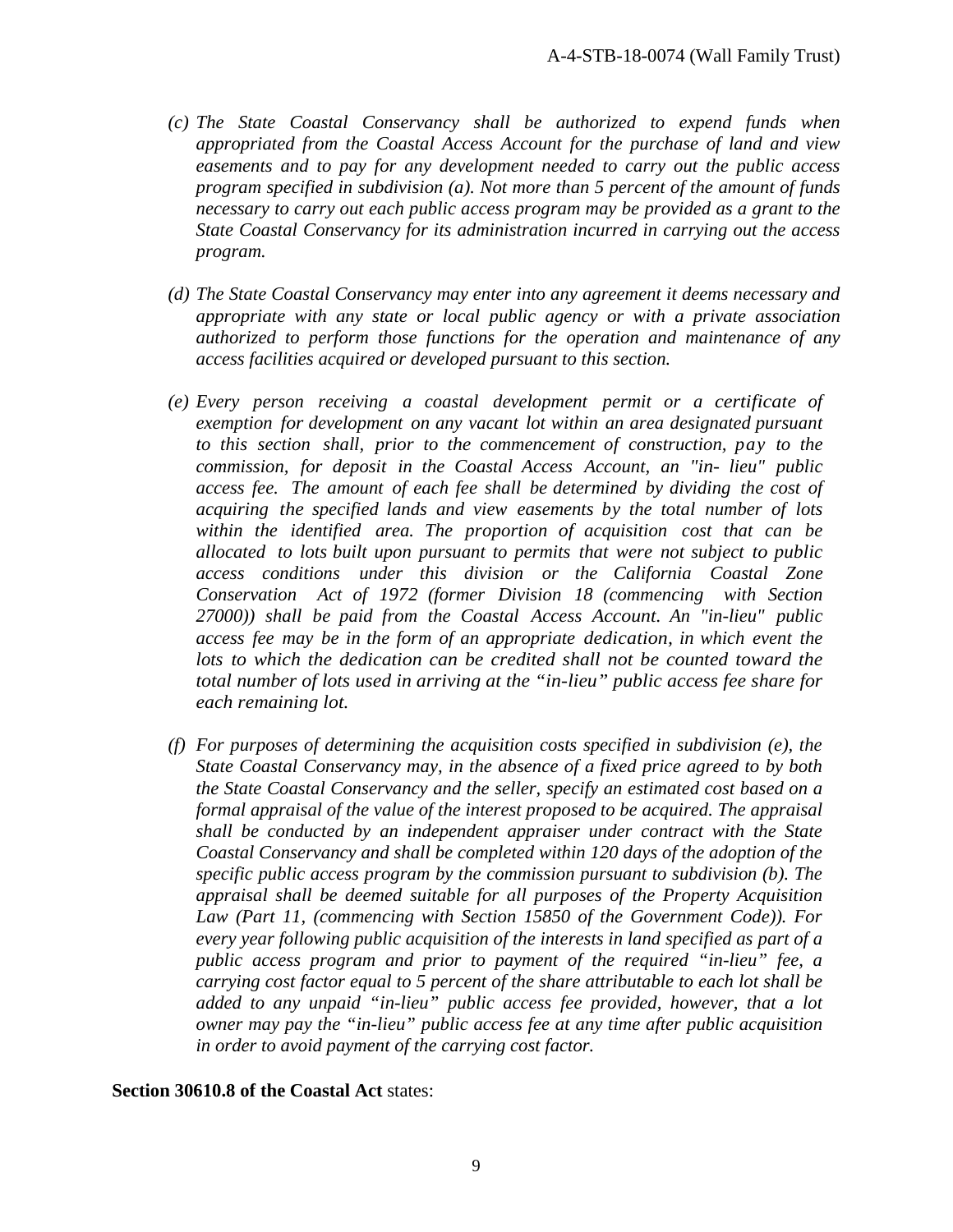- *(a) The Legislature hereby finds and declares that a dispute exists at the Hollister Ranch in Santa Barbara County with respect to the implementation of public access policies of this division and that it is in the interest of the state and the property owners at the Hollister Ranch to resolve this dispute in an expeditious manner. The Legislature further finds and declares that public access should be provided in a timely manner and that in order to achieve this goal, while permitting property owners to commence construction, the provisions of this section are necessary to promote the public's welfare.*
- *(b) For purposes of Section 30610.3 and with respect to the Hollister Ranch public access program, the in-lieu fee shall be five thousand dollars (\$5,000) for each permit. Upon payment by the applicant for a coastal development permit of this in-lieu fee to the State Coastal Conservancy for use in implementing the public access program, the applicant may immediately commence construction if the other conditions of the coastal development permit, if any, have been met. No condition may be added to a coastal development permit that was issued prior to the effective date of this section for any development at the Hollister Ranch.*
- *(c) It is the intent of the Legislature that the State Coastal Conservancy and the State Public Works Board utilize their authority provided under law to implement, as expeditiously as possible, the public access policies and provisions of this division at the Hollister Ranch in Santa Barbara County.*
- *(d) Notwithstanding provision 2 of category (2) of Item 3760-490-721 of the Budget Act of 1984, all in-lieu fees received pursuant to this section shall be deposited in the State Coastal Conservancy Fund and shall be available for appropriation to the conservancy for the purposes specified in subdivision (d) of Section 5096.151.*

#### **Land Use Plan Policy 2-15** states:

*The County shall not issue permits for non-exempt development on the Hollister Ranch unless the Coastal Commission certifies that the requirements of PRC Section 30610.3 have been met by each applicant or that the Commission finds that access is otherwise provided in a manner consistent with the access policies of the Coastal Act.* 

#### **Gaviota Coast Plan Development Standard REC-3 (Hollister Ranch Public Access)** states:

In order to mitigate for the potential impacts to public access from the development of *Hollister Ranch, a fee consistent with Section 30610.8 of the California Public Resources Code shall be required as a condition of each coastal development permit issued for development in Hollister Ranch.* 

#### **Land Use Plan Policy 7-1** states:

*The County shall take all necessary steps to protect and defend the public's constitutionally guaranteed rights of access to and along the shoreline. At a minimum, County actions shall*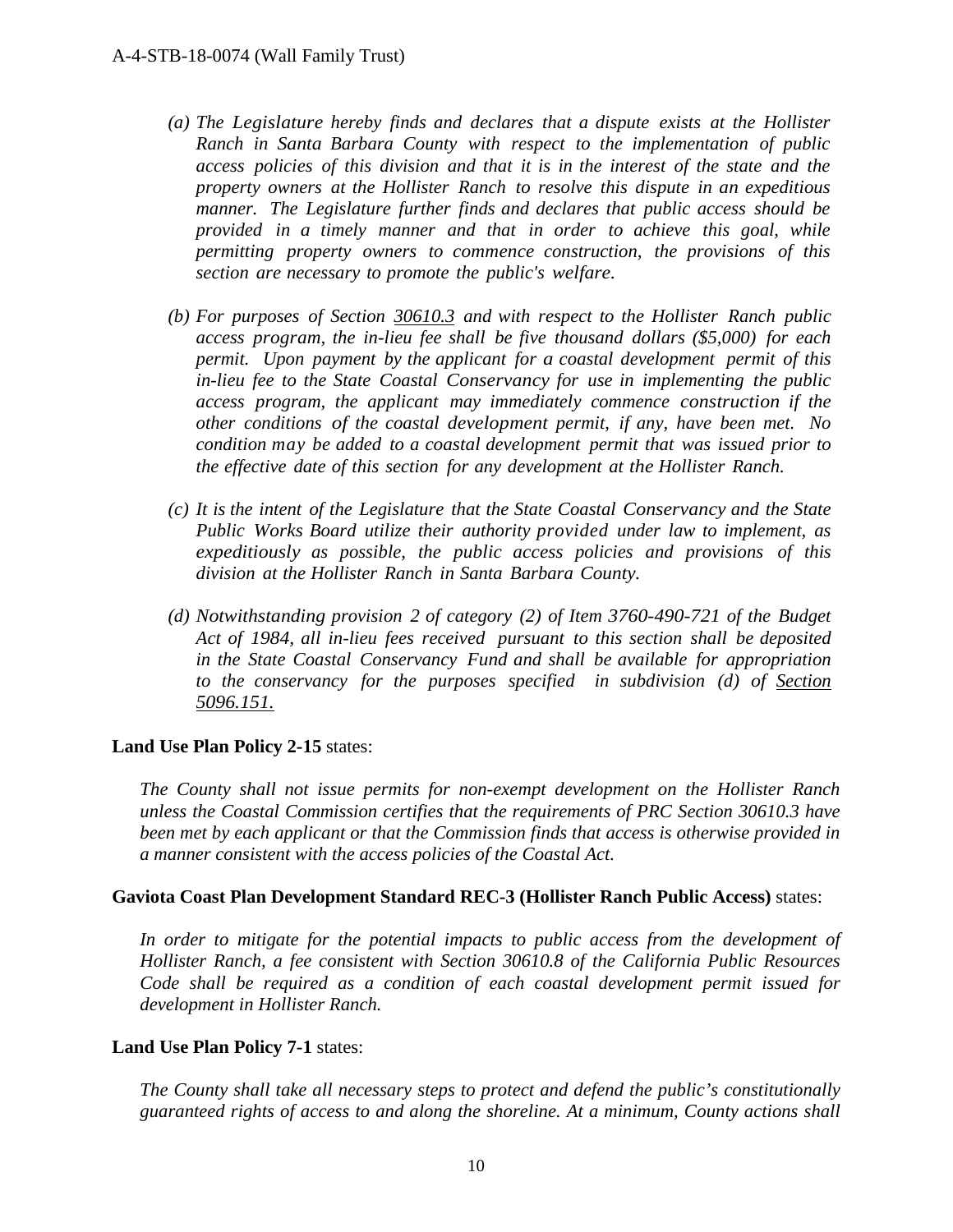*include:* 

- *a. Initiating legal action to acquire easements to beaches and access corridors for which prescriptive rights exist consistent with the availability of staff and funds.*
- *b. Accepting offers of dedication which will increase opportunities for public access and recreation consistent with the County's ability to assume liability and maintenance costs.*
- *c. Actively seeking other public or private agencies to accept offers of dedications, having them assume liability and maintenance responsibilities, and allowing such agencies to initiate legal action to pursue beach access.*

#### **Land Use Plan Policy 7-2** states, in relevant part:

*For all development between the first public road and the ocean granting of an easement to allow vertical access to the mean high tide line shall be mandatory unless:* 

- *a. Another more suitable public access corridor is available or proposed by the land use plan within a reasonable distance of the site measured along the shoreline, or*
- *b. Access at the site would result in unmitigable adverse impacts on areas designated as "Habitat Areas" by the land use plan, or*
- *c. Findings are made, consistent with Section 30212 of the Act, that access is inconsistent*  with public safety, military security needs, or that agriculture would be adversely *affected, or*
- *d. The parcel is too narrow to allow for an adequate vertical access corridor without adversely affecting the privacy of the property owner. In no case, however, shall development interfere with the public's right of access to the sea where acquired through use unless an equivalent access to the same beach area is guaranteed.*

## **Land Use Plan Policy 7-18** states:

 *…* 

*Expanded opportunities for access and recreation shall be provided in the Gaviota Coast planning area.* 

#### **Article II Coastal Zoning Ordinance Section 35-50** states, in relevant part:

*The purposes of this ordinance are to:* 

*(3) Maximize public access to and along the coast and maximize public recreational opportunities in the Coastal Zone consistent with sound resource conservation principles and constitutionally protected rights of private property owners.* 

A fundamental goal of the Coastal Act is to "maximize public access to and along the coast and maximize public recreational opportunities in the coastal zone" (Coastal Act § 30001.5, subd. (c)). To achieve this goal, both the Coastal Act and the County's certified LCP set forth specific policies governing the provision of public access and recreational opportunities, and development along the coast. The Coastal Act, through Sections 30210, 30211, 30212, and the County's certified LCP, through Policies 7-1 and 7-2 and Section 35-50, prioritize the public's right to access the shoreline and require the balanced provision of maximum public access as a component of new development. Section 30211 specifically requires that development not interfere with the public's right of access to the sea. Similarly, Coastal Act Sections 30220,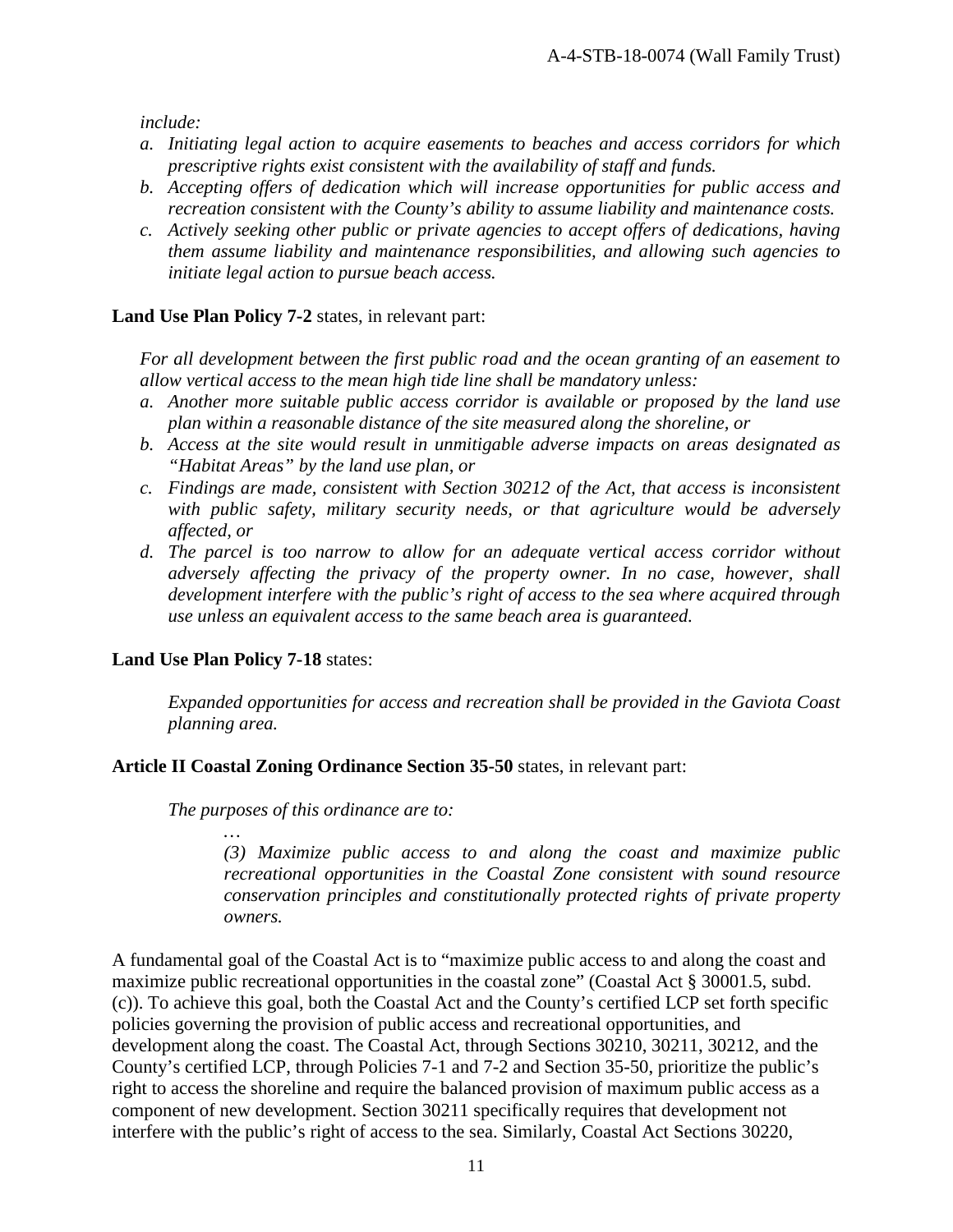## A-4-STB-18-0074 (Wall Family Trust)

30221, 30223, and LUP Policy 7-18 prioritize a requirement for the provision and enhancement of public recreational opportunities in areas suitable for such uses.

Additionally, as described in more detail above, the State Legislature amended the Coastal Act by adding Section 30610.3, and the more detailed Section 30610.8, to specifically address the lack of public access at Hollister Ranch. Together, these Coastal Act Sections require a \$5,000 in-lieu fee to be assessed with each permit for development in Hollister Ranch. The assessed fees are required in lieu of granting public access to/from each individual property in order to mitigate for the impacts of subdividing and developing the Ranch and not providing public access on an individual property basis. The collected fees are designated to go toward implementing a public access program to the coastline of the Ranch.

In 1982, Santa Barbara County's LCP was initially certified and included Policy 2-15, which references the requirement provided by Section 30610.3. However, the LCP did not contain the more detailed requirement provided by Section 30610.8. To ensure that applicants, decisionmakers, and the public are aware of the specific provision of 30610.8 as it applies to Hollister Ranch, Development Standard REC-3 was included in the recently certified Gaviota Coast Plan. The Gaviota Coast Plan is a component of the County's LCP and applies specifically to the Gaviota Coast area, including Hollister Ranch. Gaviota Coast Plan Development Standard REC-3, which references Coastal Act Section 30610.8, requires permit applicants to pay a \$5,000 fee as a condition of each coastal development permit prior to development, which would go toward providing public access to the coastline of Hollister Ranch. However, this policy does not supersede or limit Coastal Act Section 30610.8, which still applies and which states that actual public access should be provided in a timely manner.

The proposed project consists of a swimming pool, spa, and associated pool equipment located adjacent to the existing single-family residence and would not result in any biological or visual resource impacts. The project as proposed does not include the in-lieu fee payment as required by LUP Policy 2-15 and Gaviota Coast Plan Development Standard REC-3, and the proposed project therefore does not meet the standards of LUP Policy 2-15 and Coastal Act Section 30610.3. Moreover, even if the in-lieu fee had been paid in this case, LUP Policy 2-15 prohibits issuance of CDPs for development at Hollister Ranch unless the Commission certifies that the requirements of Coastal Act Section 30610.3 have been met by each applicant or that the Commission finds that access is otherwise provided in a manner consistent with the access policies of the Coastal Act. Coastal Act Sections 30210, 30211, 30212, and Policies 7-1 and 7-2 and Section 35-50 of the County's certified LCP prioritize the public's right to access the shoreline and require the balanced provision of maximum public access as a component of new development. Similarly, Coastal Act Sections 30220, 30221, 30223, and LUP Policy 7-18 prioritize a requirement for the provision and enhancement of public recreational opportunities in areas suitable for such uses. Additionally, the intent of Coastal Act Section 30610.8 is to create a program to ensure the "expeditious" provision of public access to the coastline of Hollister Ranch.

In-lieu fees have not led to any actual coastal access in Hollister Ranch. Thus, imposition of the in-lieu fee condition has not ensured that public access will be "*provided* in a *timely* manner", as called for in Coastal Act Section 30610.8 (emphasis added). In fact, the Hollister Ranch Owners' Association (HROA), property owners of Hollister Ranch, and representatives of the Hollister Ranch subdivision have challenged the Coastal Commission's and Coastal Conservancy's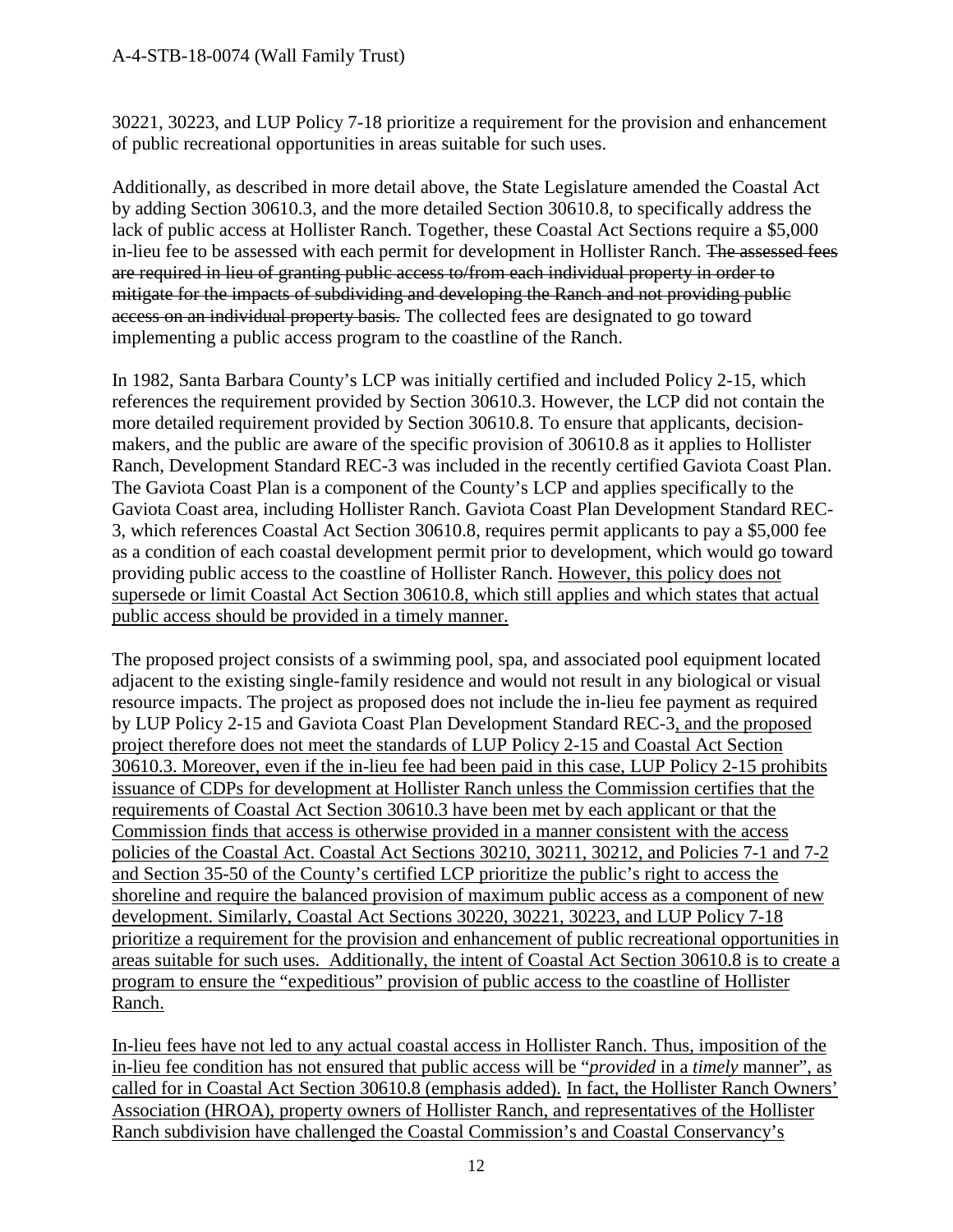implementation of a public access program and public access dedications provided by property owners at Hollister Ranch for nearly four decades. The HROA and the individual owners at Hollister Ranch, including the owner of the subject parcel, maintain that individual property owners are unable to grant public access because the HROA owns the common areas.

Because public access and public recreational opportunities have not been provided at Hollister Ranch in the manner called for by the Coastal Act and LCP, and are not proposed to be provided concurrently with new development in this case, the requirements of Coastal Act Section  $30610.3<sup>1</sup>$  $30610.3<sup>1</sup>$  $30610.3<sup>1</sup>$  have not been met, nor has access otherwise been provided in a manner consistent with the access policies of the Coastal Act. As such, the proposed project is not consistent with LUP Policy 2-15 and the other Coastal Act and LCP requirements cited above. <del>Therefore, in order for</del> the proposed development to be consistent with the County's certified LCP, the applicant must pay a \$5,000 in-lieu fee prior to obtaining the CDP for the proposed development. Thus, the Commission finds that Special Condition 1 is necessary to ensure that the proposed development is consistent with LUP Policy 2-15 and Gaviota Coast Plan Development Standard REC-3 of the County's certified LCP, as well as with the public access and recreation provisions of the Coastal Act.

Coastal Act Section 30610.8 also states that public access should be provided at Hollister Ranch in a timely manner and that a public access program should be implemented as expeditiously as possible. While these provisions reflect legislative findings and intent for implementing public access at the Ranch, they are not standards of review for development of individual projects on properties covered by that provision. Moreover, the Legislature's intent in adding Sections 30610.3 and 30610.8 to the Coastal Act was to create an in-lieu fee program to allow for development at Hollister Ranch to proceed without applicants having to wait for the final resolution of the actual provision of public access, while simultaneously securing funds for the ultimate goal of providing public access to the Ranch's coastline. Section 30610.8 states that "[u]pon payment by the applicant for a coastal development permit of this in-lieu fee to the State Coastal Conservancy for use in implementing the public access program, the applicant *may immediately commence construction* if the other conditions of the coastal development permit, if any, have been met." (emphasis added.) Therefore, requiring the in-lieu fee for each CDP issued for development at Hollister Ranch will help provide timely access by securing funds to acquire easements and provide the means necessary to implement public access to this remote stretch of the coast. If the proposed development in this case is not approved, an in-lieu fee will not be collected, which would result in fewer funds available for implementation of a public access program. Further, work to update the 1982 Hollister Ranch Public Access Program is currently ongoing and the in-lieu fees are necessary for implementation of the program.

Therefore, for the reasons discussed above, the Commission finds that the proposed project, as conditioned, is not consistent with the public access policies and provisions of the Coastal Act and the County's certified LCP and is denied.

<span id="page-12-0"></span> $\overline{a}$ <sup>1</sup> Because Section 30610.8 is tied to, and further carries out, Section 30610.3, the requirements of the two provisions are read together, and a failure to carry out 30610.8 is also a failure to carry out 30610.3.